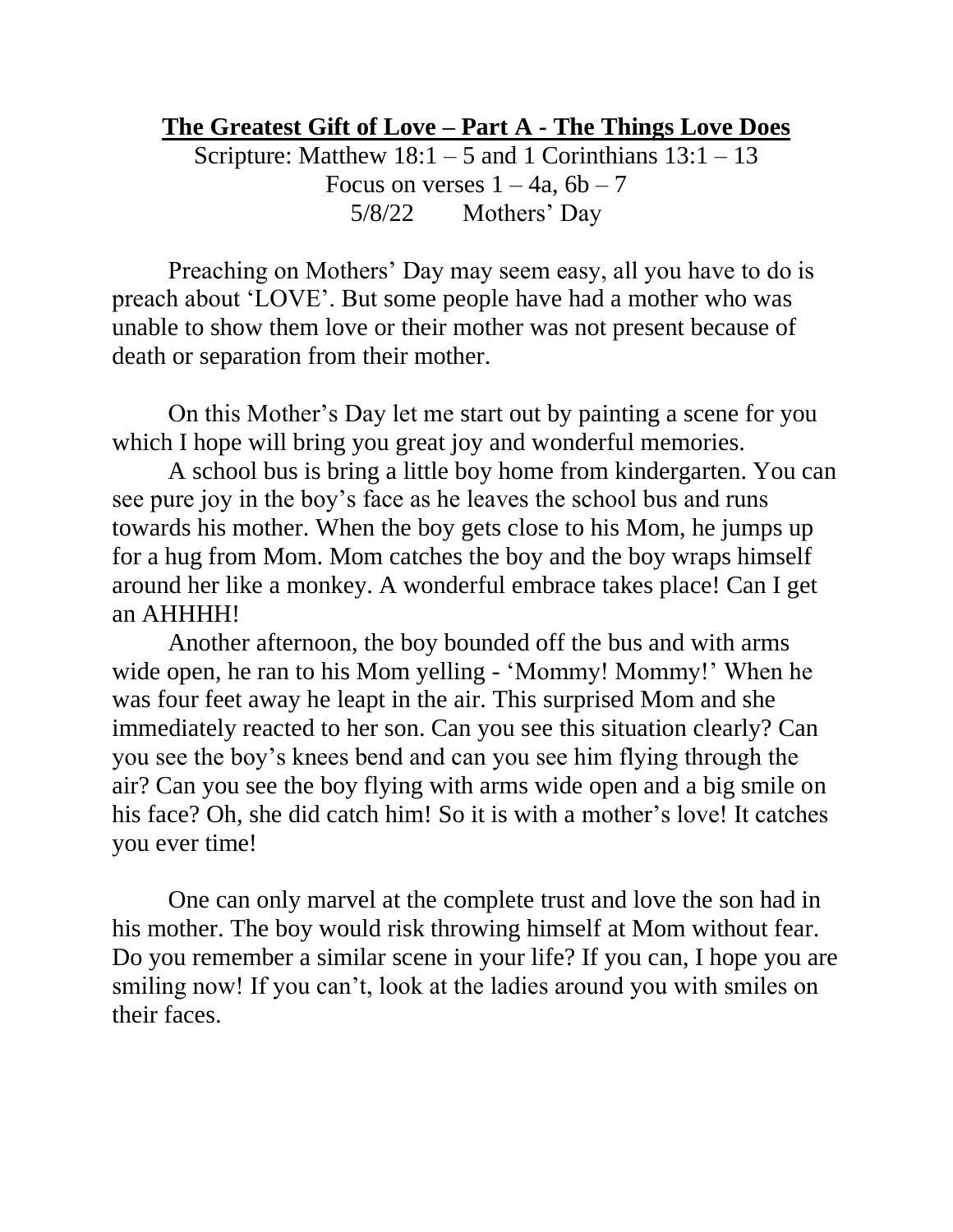This is how God wants us to approach the throne. God wants us to approach him with total trust and love. Many times we are too afraid to step onto the unknown path in life. The boy did not! Many times we worry about all that could go wrong. The boy did not! Many times we want to run away at the first sign of a trial. The boy did not!

God wants us to trust with the faith of a child. God wants us to bound forward in life with our arms wide open. God wants us to run to him shouting - 'Savior & Lord'.

Our God promises are true. His Holy Spirit is always with us. His arms are always wide open ready to embrace us in love. So why don't we leap into his arms? Do we think we are unworthy? Do we think God will drop us? Why don't we leap? Do we not believe the stories of Jesus? Do we have a weak faith?

Are you ready to leap into God's arms? The bus of life is pulling up to the curb and it is time for you to get off. You can see Jesus waiting there for you. Bound off the bus of life and start running towards Jesus with your arms open and a smile upon your face. Bend your knees and leap into the air. I guarantee God will catch you! I guarantee God will catch you!

Let's now look at the Apostle Paul's wonderful words which are usually read at a wedding. I would say that this passage has been read at 90% of the weddings I have presided at!

Paul was not the kind of apostle who was shy and willing to work in the background. Paul offering in 1 Corinthians 13, sets a picture of himself as a positive example worthy of emulation. Paul presents himself as a role model for us. But in this passage we receive some negatives. We feel Paul sharing as a very gifted man who is lacking in love. We hear Paul sharing that a man or woman without love is of no value or worth.

Paul shares his gifts and abilities. Paul could and did speak in tongues. Paul was a prophet. He had prophetic powers. He had a great faith in Jesus Christ. He was generous. However, without love, none of those mean anything.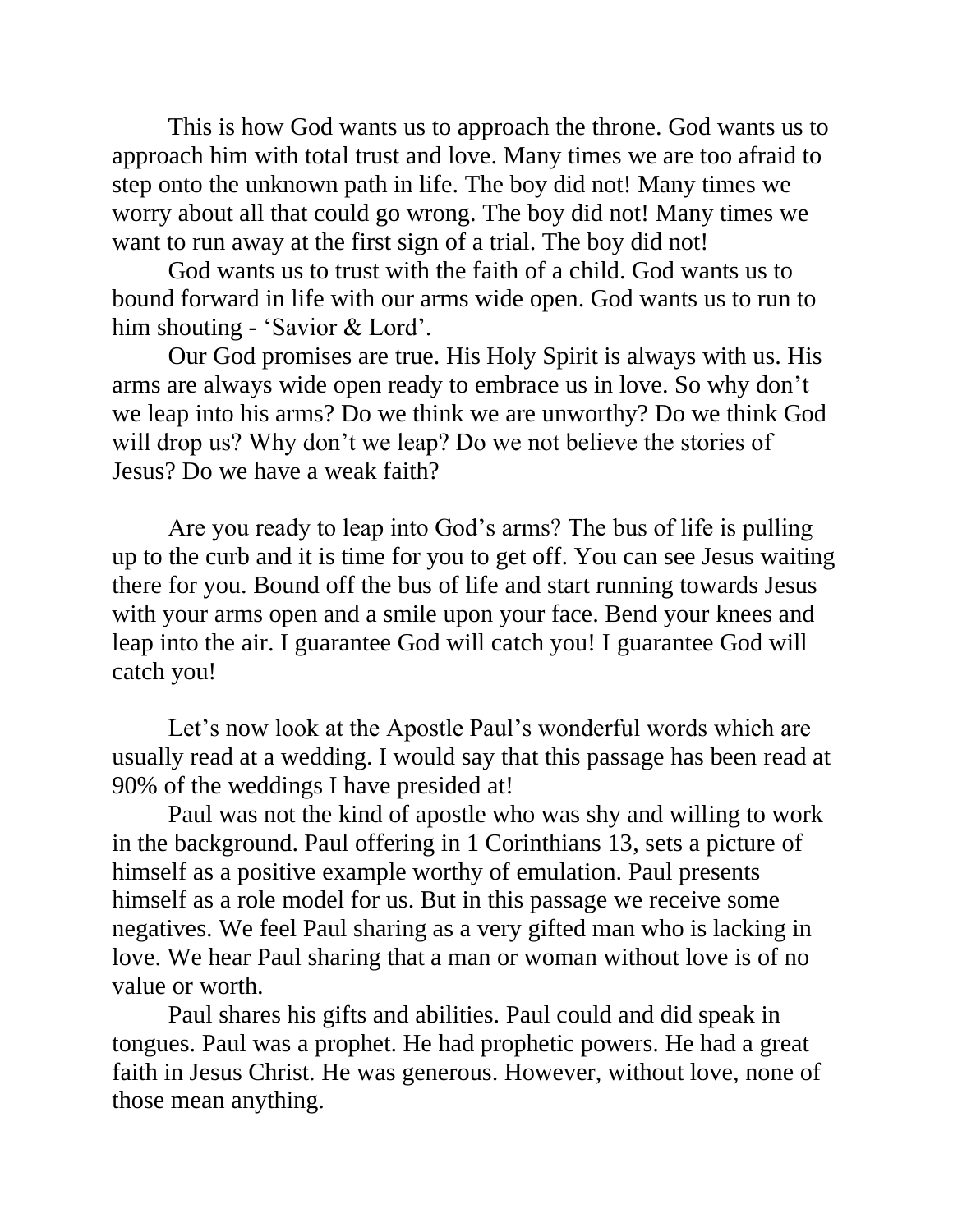In saying all this, Paul makes two points:

#1 – Love is not about getting what we want, but it is about the needs of others.

#2 – When we love and seek to meet the needs of others, it is then that our needs are met.

A mother should be a positive example worthy of emulation. A mother should be a role model for her children. These two points are what a mother should be all about. I hope your mother had these traits – A mother's love is not about getting what she want, but it is about the needs of her children. And when a mother loves, she seek to meet the needs of her children and it is then that the mother's needs are met.

Am I speaking about your mother?

Now let us look at what love is!

First, Paul tells us that love is patient. I think this means more than not looking at my watch and tapping my foot every second when it is time to move on. I think it has to do with rhythms of life. Patience is about not rushing through experiences in life, but living into them!

Patience is listening carefully to another person without wishing he/she would stop talking so you can say something incredibly profound. Love is patient because it is a gift from the God who is so incredibly patient with us – God's wandering children!

A mother's love must also be patient. She must be patience in listening carefully to her children. A mother's love is patient because it is a gift from the God who is so incredibly patient with  $us - God's$ wandering children!

Second, love is kind. This love is the kindness one shows to those people you disagree with or dislike. A mother's love must be kind to her children who often do things that are wrong or bad.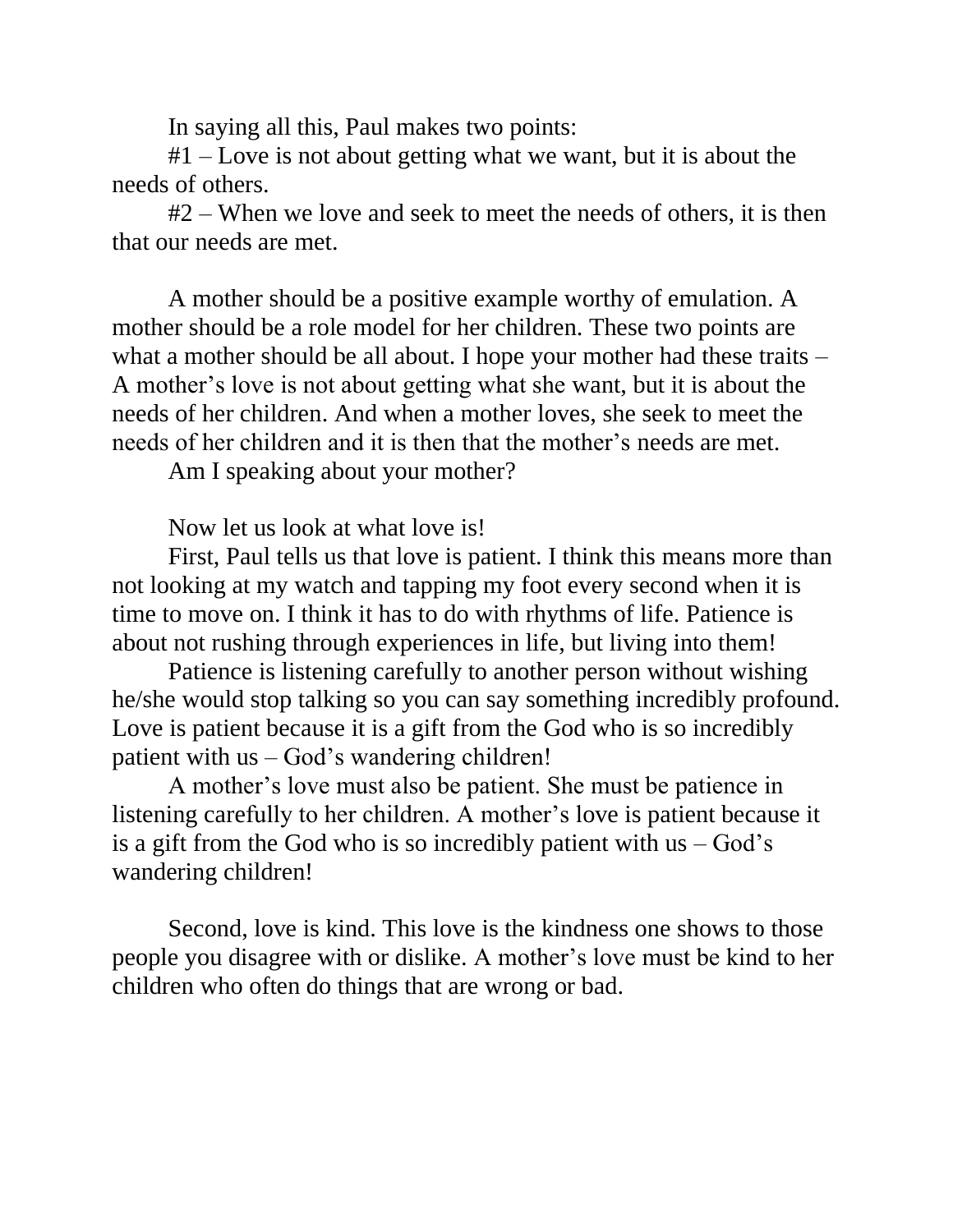Thirdly, Paul provides us with a quick list of claims about what love does later in our passage. These claims seem a bit naïve, but when we take a closer look we find a powerful model for a mother's love.

Paul says love is not happy with injustice but love is happy with the truth. Love puts up with all things. That is to mean love does not keep score of rights and wrongs. A mother's loving relationship with her children continues because she does not keep score of who owes her or what is owed to us. A mother's love does not keep score of who has hurt her. A mother's love will grow and flourish because she does just the opposite. She takes her children as they are without trying to change them. A mother does not try to earn points against those she loves.

Oh, there is room for tough love when the mother stands up for a person who has been abused or neglected no matter the cost to a relationship. Justice has to be part of a mother's love. Justice is part of love that does not bear abuse or oppression in silence but works to change the other.

Fourthly, Paul tells us that love trust all things. This does not mean that love is incredibly naïve. Rather, this is about faith. Faith is a right relationship with God. Faith is openness to the future. Faith is a confidence in God's promises especially that God will be with us always.

It is because of this faith and confidence that love indeed has hope in all things. Hope, like faith, is not believing that everything is good no matter what. Faith and hope look at the world with clear vision but see beyond today's situation with confidence in God. Because of this, we know God loves us.

And so a mother's love must trust all things. This does not mean that a mother's love is incredibly naïve. Rather, this is about faith. Faith is a right relationship with God and with her children. Faith is openness to the future. Faith is a confidence in God's promises especially that God will be with her always.